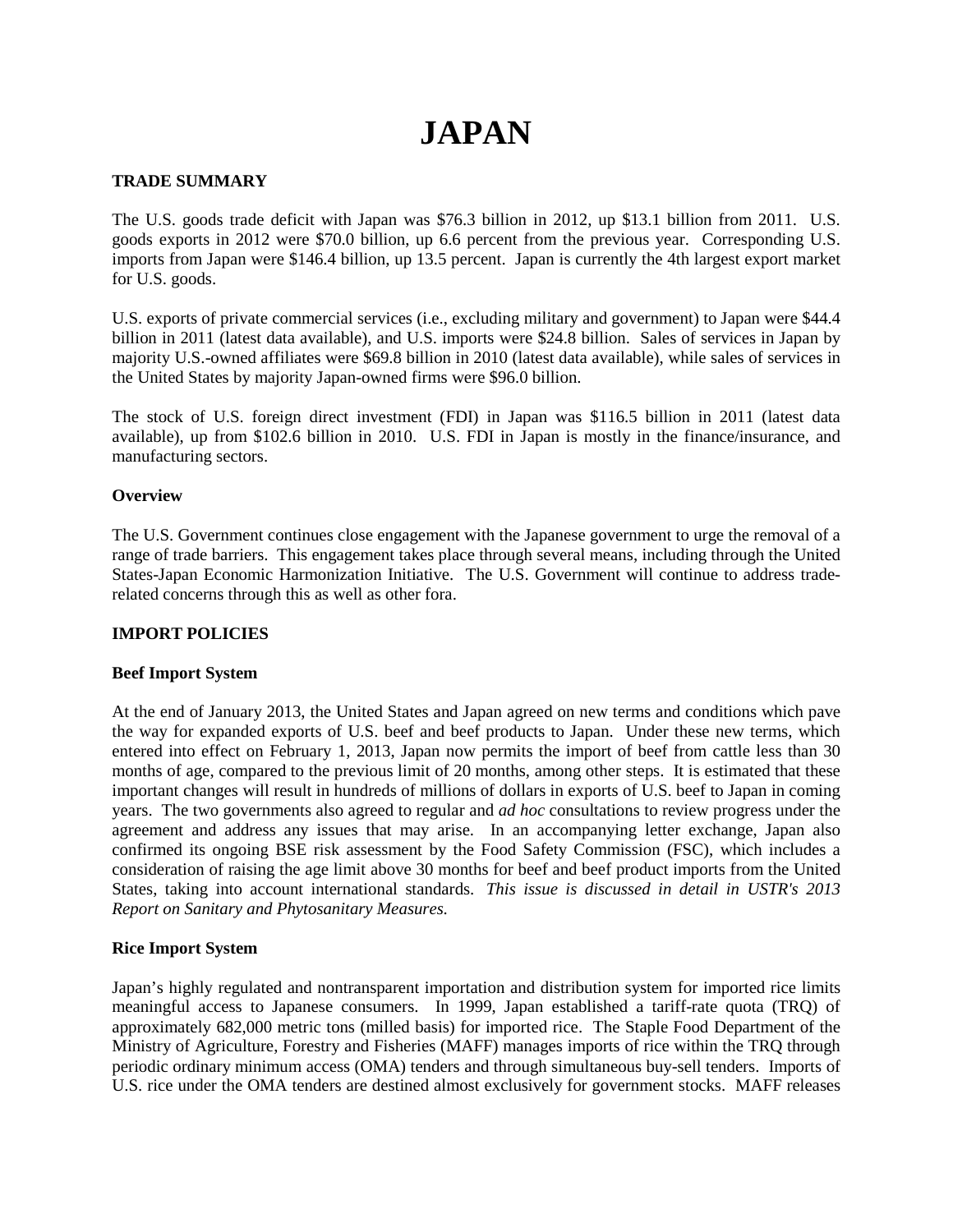these stocks exclusively for non-table rice uses in the industrial food processing or feed sector and for reexport as food aid. In calendar year 2012, U.S. rice exports to Japan were valued at \$243 million, representing approximately 355,000 metric tons of rice. Only a small fraction of this rice reaches Japanese consumers identified as U.S. rice, despite industry research showing Japanese consumers would buy U.S. high quality rice if it were more readily available. The United States looks to Japan to continue meeting its WTO import volume commitments.

## **Wheat Import System**

Japan requires wheat to be imported through MAFF's Food Department, which then resells the wheat to Japanese flour millers at prices substantially above import prices. These high prices discourage wheat consumption by increasing the cost of wheat-based foods in Japan. In 2007, MAFF revised the wheat import regime to allow more frequent adjustment to the resale price so that prices more closely reflect international price movements, however, the U.S. Government remains concerned by Japan's operation of a state trading entity for wheat and its potential to distort trade.

# **Pork Import Regime**

Japan is the largest export market for U.S. pork on both a volume and a value basis, importing 433,000 metric tons in 2012, worth \$1.9 billion. The import tariff for pork is established by a gate price system that applies a 4.3 percent *ad valorem* tariff when the import value is greater than or equal to the administratively established reference price. When the value of imports falls below reference prices, the importer pays an additional duty equal to the difference between the import value and the reference price.

# **Beef Safeguard**

Japan instituted a beef safeguard to protect domestic producers in the event of an import surge. The safeguard is triggered when the import volume of beef increases by more than 17 percent from the level of the previous Japanese fiscal year on a cumulative quarterly basis. When triggered, beef tariffs would rise to 50 percent from 38.5 percent for the rest of the Japanese fiscal year.

## **Fish and Seafood Products**

U.S. fish and seafood exports to Japan were valued at \$765 million in 2012, ranking Japan as the fourth largest export destination with 14 percent of U.S. fish and seafood exports.

While Japan's tariffs on seafood imports are generally low overall, tariffs on several products remain an impediment to U.S. exports. Other market access issues also remain. For example, Japan maintains import quotas on Alaska pollock, Pacific cod, Pacific whiting, mackerel, sardines, squid, and herring as well as specific products such as pollock and cod roe and surimi. Although Japan reduced tariffs, import quotas remain. Administration of the quota system has improved considerably, and Japan has eased administrative burdens and increased import quota volumes. The U.S. Government looks to Japan to continue to reduce obstacles to U.S. exports of fish and seafood.

## **High Tariffs on Beef, Citrus, Dairy, Processed Food, and Other Agricultural Products**

Japan maintains high tariffs on a number of food products that are important exports for the United States, including red meat, citrus, wine, dairy, and a variety of processed foods. Examples of double digit import tariffs include 38.5 percent on beef, 32 percent on oranges during winter months (16 percent in the summer), 40 percent on processed cheese, 29.8 percent on natural cheese, 22.4 percent on shredded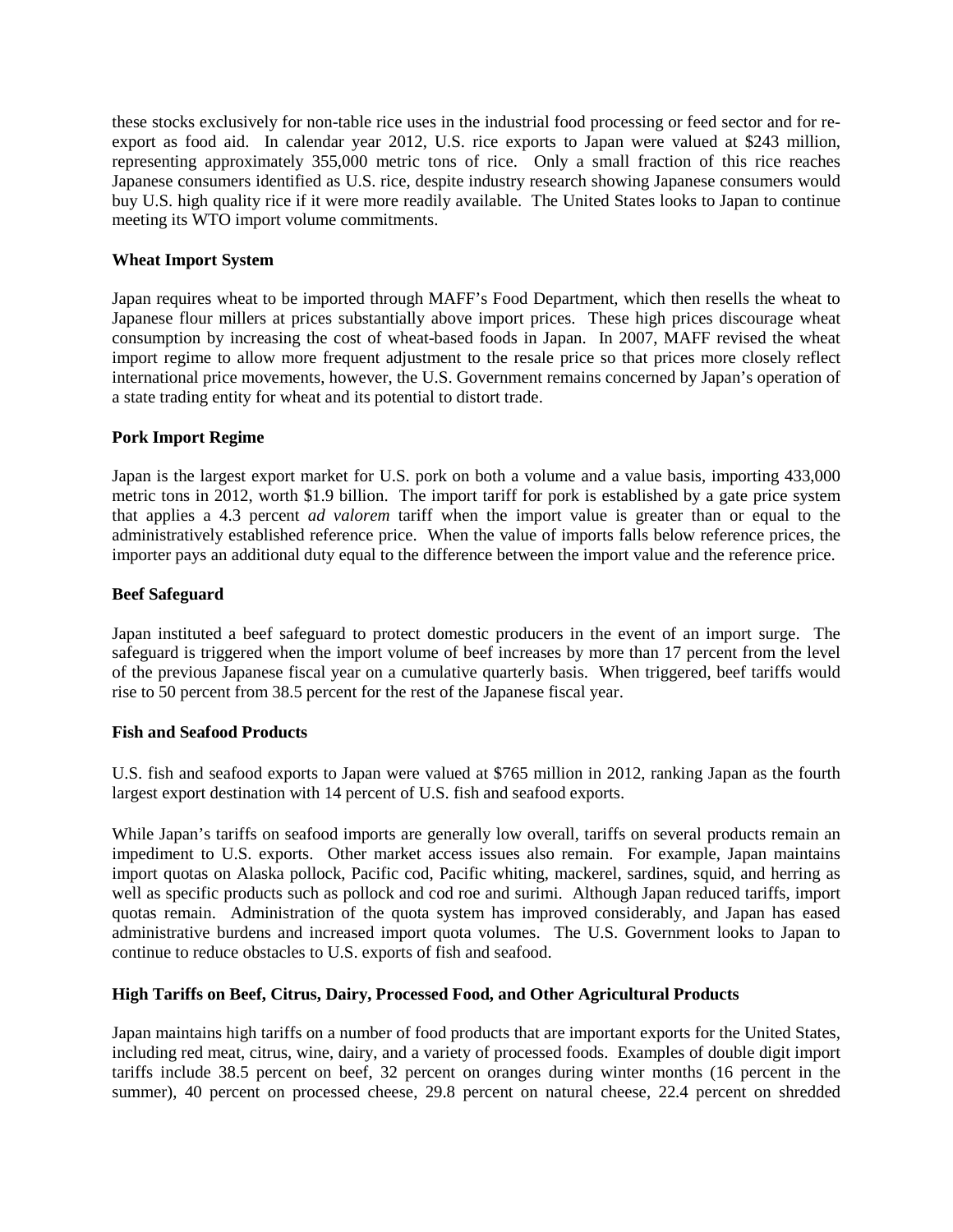frozen mozzarella cheese, 20 percent on dehydrated potato flakes, 17 percent on apples, 10.5 percent on frozen sweet corn, 20.4 percent on cookies, up to 17 percent on table grapes depending on the season of the year, and 15 percent to 57.7 percent on wine depending on the tariff classification. These high tariffs generally apply to food products that Japan produces domestically. Addressing tariffs on these and other products continues to be a high priority for the U.S. Government.

## **Wood Products and Building Materials**

Japan maintains tariffs on imports of certain manufactured wood products. The elimination of tariffs on wood products remains a long-standing U.S. Government objective.

# **Leather/Footwear**

Japan continues to apply a TRQ on leather footwear that substantially limits imports into Japan's market, negatively impacting market access for U.S.-made and U.S.-branded footwear. The U.S. Government continues to seek elimination of these quotas.

# **Customs Issues**

The U.S. Government continues to urge Japan to take a variety of steps to improve customs processing and to facilitate other expeditious and lower-cost solutions in the distribution sector. The U.S. Government has encouraged Japan to raise the Customs Law *de minimis* ceiling from 10,000 yen to a higher level. Strengthening Japan's system for advanced rulings would also improve transparency and predictability for U.S. exporters. The customs clearance process and clearance times could also be further facilitated by, for example, allowing all users of Nippon Automated Cargo and Port Consolidated System to select the Customs Office for making customs declarations. These processes could also be facilitated by allowing clearance of quarantine items at a bonded warehouse rather than the first entry airport for express air shipments and by allowing post export declaration for certain shipments.

# **SERVICES BARRIERS**

# **Japan Post**

The U.S. Government remains neutral as to whether Japan Post should be privatized. However, as modifications to the postal financial institutions and network subsidiary could have serious ramifications for competition in Japan's financial market, the U.S. Government continues to monitor carefully the Japanese government's postal reform efforts and to call on the Japanese government to ensure that all necessary measures are taken to achieve a level playing field between the Japan Post companies and private sector participants in Japan's banking, insurance, and express delivery markets.

Amendments to the Postal Privatization Law passed in April 2012 further heightened long-standing level playing field concerns. Among other things, the revisions extended exemptions that the Japan Post companies have from the Insurance Business Law and Banking Law, lessened requirements that Japan Post companies must meet before they are allowed to expand their scope of business, and mandated a merger of the Japan Post mail delivery and network operations companies, amplifying cross subsidization concerns.

In the area of express carrier services, the U.S. Government remains concerned by unequal conditions of competition between Japan Post Company and international express delivery providers. The U.S. Government urges Japan to enhance fair competition, including by ensuring that Japan Post Company is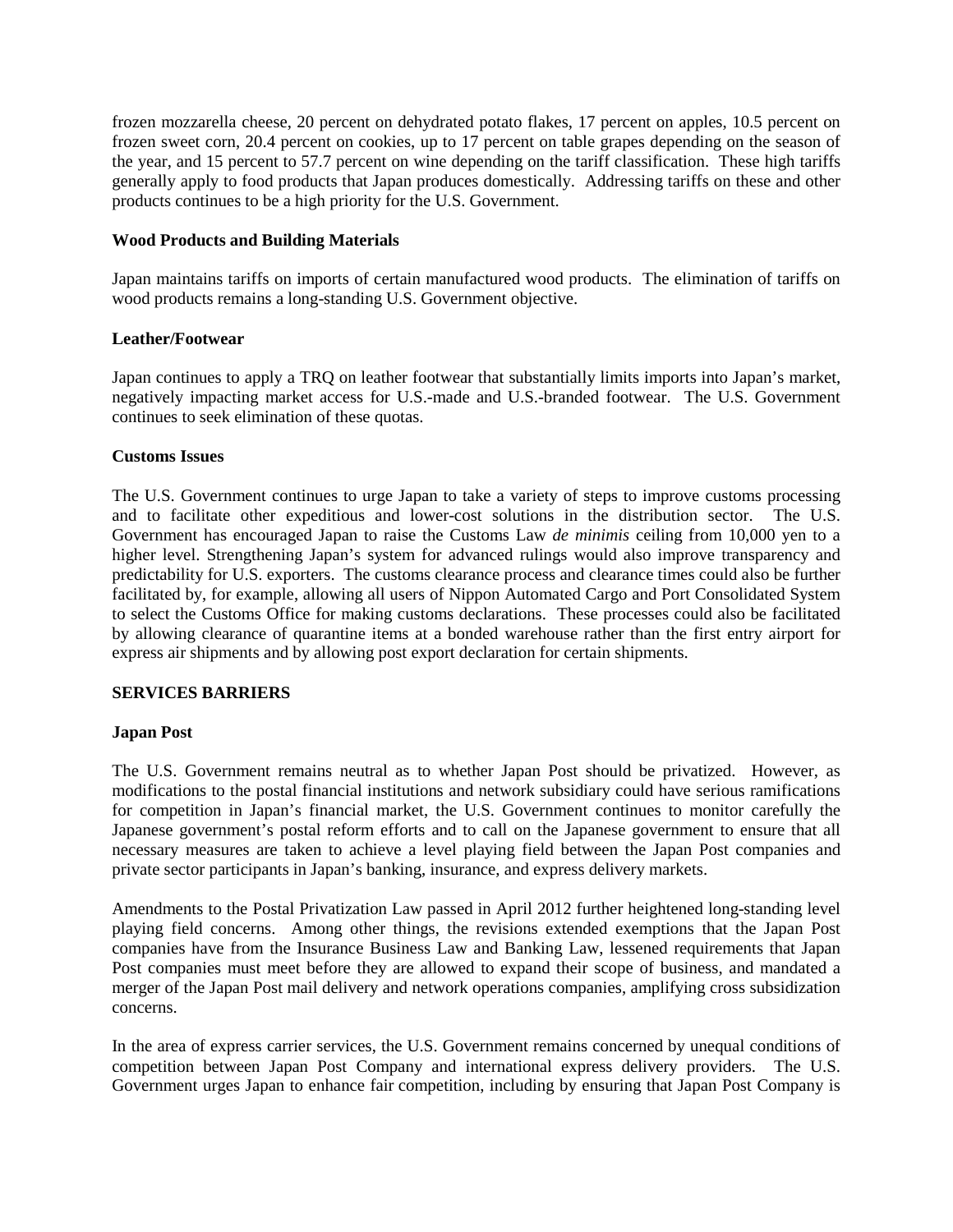subject to customs clearance procedures and costs for competitive services similar to those of other international express delivery service suppliers, and by preventing subsidization of Japan Post Company's international express service with revenue from monopoly postal services.

# (*For discussion of Japan Post and postal insurance, see "Insurance" under the Services Barriers section*.)

The U.S. Government also continues to urge the Japanese government to ensure that the postal reform process, including implementation of revisions to the Postal Privatization Law, is fully transparent, including by providing full and meaningful use of public comment procedures and opportunities for interested parties to express views to government officials and advisory bodies before decisions are made. Timely and accurate disclosure of financial statements and related notes is a key element in the postal reform process, as is the continued public release of meeting agendas, meeting minutes, and other relevant documents.

## **Insurance**

Japan's private insurance market is the second largest in the world, after that of the United States, with direct net premiums of approximately 37,925 billion yen (approximately \$462.5 billion) in Japanese fiscal year 2011. In addition to the offerings of Japanese and foreign private insurers, insurance cooperatives (*kyosai*) and Japan Post Insurance, a wholly government-owned entity of the Japan Post Group, also provide substantial amounts of insurance to Japanese consumers. Given the size and importance of Japan's private insurance market as well as the scope of the obstacles that remain, the U.S. Government continues to place a high priority on ensuring that the Japanese government's regulatory framework fosters an open and competitive insurance market.

*Postal Insurance*: Japan's postal life insurance system remains a dominant force in Japan's insurance market. At the end of Japanese fiscal year 2011, there were approximately 44.3 million postal life and postal annuity insurance policies in force. In comparison, 138 million life and annuity policies were in force with all other life insurance companies combined. The U.S. Government has long-standing concerns about the postal insurance company's negative impact on competition in Japan's insurance market and continues to monitor the implementation of reforms closely. A critical objective, from the U.S. Government's perspective, is to establish equivalent conditions of competition between the Japan Post companies and the private sector, consistent with Japan's WTO obligations. It is also important for Japan to ensure full transparency in the implementation of laws and regulations related to Japan Post Group companies.

The U.S. Government continues to urge Japan to take a number of steps to address these concerns. For example, Japan should ensure equal supervisory treatment between Japan Post Group's financial institutions and private sector companies. Also, the Japan Post Company should provide private companies access to its network comparable to that given to Japan Post entities, and select and distribute financial products of private providers through its network transparently and without discrimination. In addition, Japan should implement measures to prevent cross-subsidization among the Japan Post businesses and related entities, such as ensuring the Japan Post companies' strict compliance with the Insurance Business Law's arm's length rule and requiring adequate financial disclosures to demonstrate that cross-subsidization is in fact not occurring.

The U.S. Government continues to urge Japan not to allow the Japan Post Group to expand the scope of operations for its financial services companies before a level playing field is established. The current restraints on the scope of these operations -- including the cap on the amount of insurance coverage and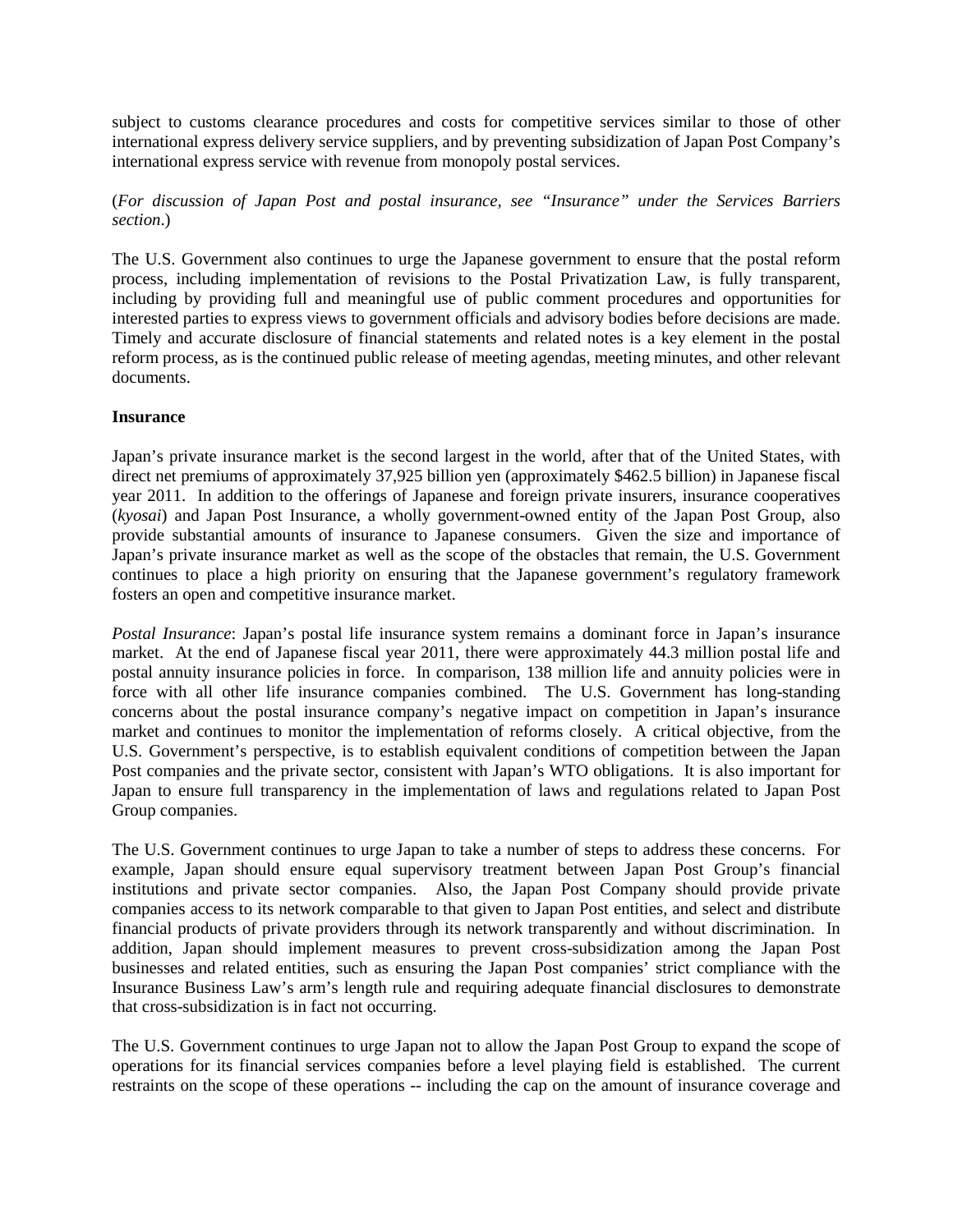limits to the types of financial activities and products Japan Post entities could offer -- have helped to limit the extent to which the uneven playing field harms private insurance companies. In addition, before final decisions are made, it is vital that Japan's process for approving new products be transparent and open to all parties, including active solicitation and consideration of private sector views, along with careful analysis and full consideration of actual competitive conditions in the market.

The U.S. Government has expressed deep concerns regarding these issues and continues to closely monitor the Japanese government processing of applications submitted in September 2012 by Japan Post Insurance and Japan Post Bank to offer a modified education endowment insurance product and new housing loan services. In November 2012, after receiving a positive recommendation from the independent Postal Services Privatization Commission (PSPC), the Japanese government granted provisional approval to Japan Post Insurance regarding the educational endowment insurance product with eight conditions that must be met before receiving final approval. In December 2012, the PSPC recommended that the Japanese government also grant conditional approval to allow Japan Post Bank to offer housing loans, but final action by the Japanese government is still pending.

*Local Incorporation of Foreign Insurance Operations*: In August 2012, Japan's Financial Services Agency (FSA) released its "Annual Supervisory Policy for Insurance Companies, etc. for Program Year 2012" (the Policy), which suggests that it may be appropriate to require branches of foreign insurance companies to incorporate into local subsidiaries. The U.S. Government urges the government of Japan to continue allowing foreign insurance providers choice of juridical form in accessing the Japanese markets and to afford U.S. insurance providers meaningful opportunities to provide their input on any actions that would affect the provision of insurance.

*Kyosai*: Insurance businesses run by cooperatives, or *kyosai*, hold a substantial share of insurance business in Japan. Some *kyosai* are regulated by their respective agencies of jurisdiction (*e.g.* the Ministry of Agriculture, Forestry and Fisheries or the Ministry of Health, Labor and Welfare) instead of by the FSA, which regulates all private sector insurance companies. These separate regulatory schemes create a nontransparent regulatory environment and afford *kyosai* critical business, regulatory, and other advantages over their private sector competitors. The U.S. Government urges that *kyosai* be subject to the same regulatory standards and oversight as their private sector counterparts, including being brought under the supervision of the FSA, to ensure a level playing field.

The U.S. Government also remains concerned about the reversal of progress toward giving FSA supervisory authority over *kyosai* that have insurance operations that are neither regulated by the FSA nor by any other government agency. The 2005 Insurance Business Law revisions would have achieved this by requiring these unregulated *kyosai* to come under FSA supervision. However, the Japanese government has delayed--and in some cases provided exemptions to--implementation.

*Policyholder Protection Corporations*: The Life and Non-life Policyholder Protection Corporations (PPCs) are mandatory policyholder protection systems created to provide capital and management support to insolvent insurers. The current system relies on pre-funding of the PPC by its members and a government "fiscal commitment" in the event that industry funding is insufficient, instead of adopting a system where an insolvency would result in members contributing funds to the PPC as needed (postfunding). In March 2012, the Japanese government extended the existing system of government prefunding of the PPC for an additional five years, until March 2017. The U.S. Government continues to urge Japan to consider more fundamental changes in the PPC systems, including through full and meaningful deliberations with interested parties, before renewing these measures again.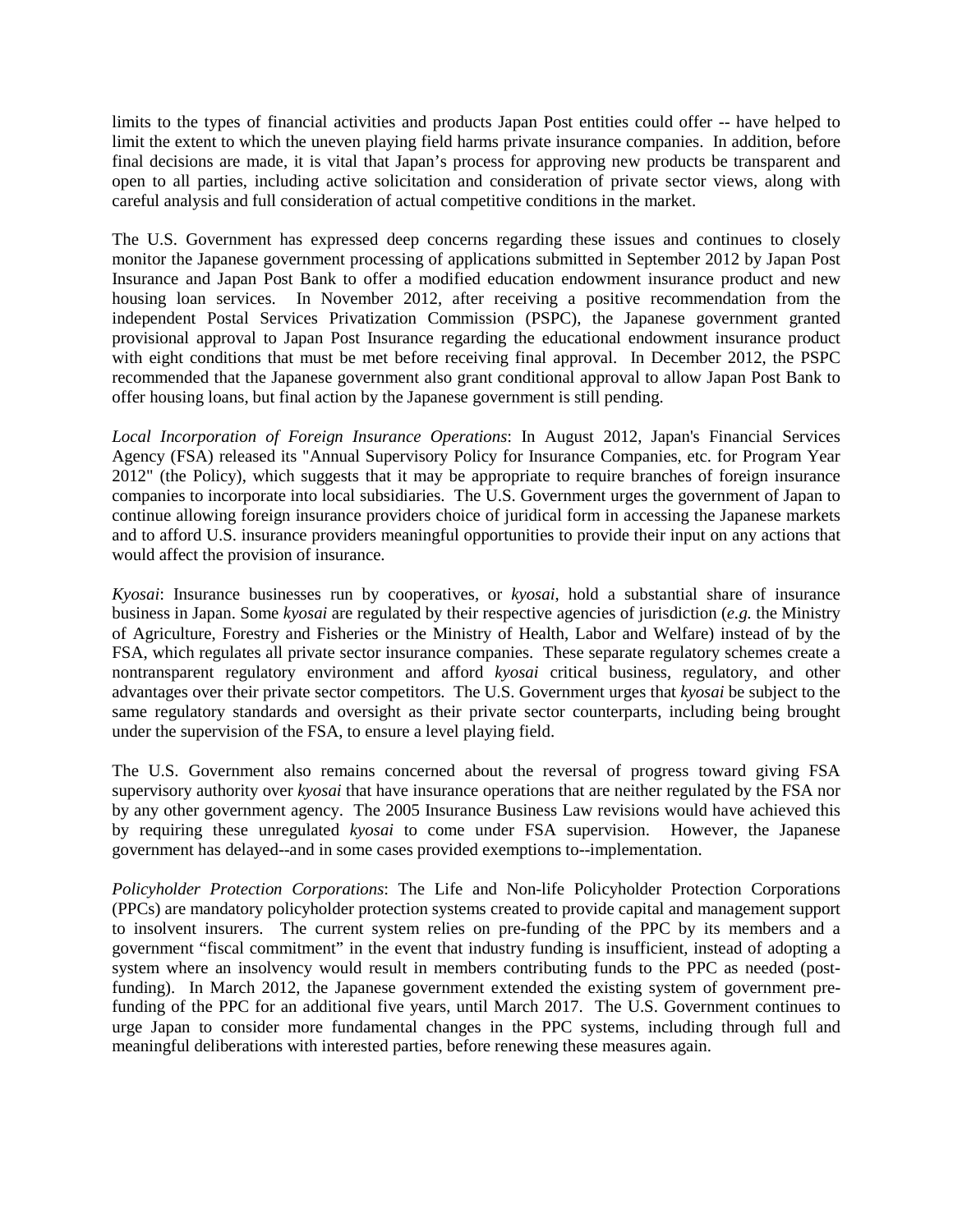*Bank Sales of Insurance*: In December 2007, the Japanese government fully liberalized the range of insurance products eligible for sale through banks. As a follow-up, the U.S. Government asked Japan to review market conduct rules, including the limits on sales of designated products and treatment of customer data, to ensure they do not limit the effectiveness of bank sales of insurance or impede consumer convenience and choice. The FSA committed to conduct a review of market conduct rules three years after liberalizing the bank sales channel. It published a report in July 2011 announcing minor revisions to the market conduct rules along with the results of the monitoring process. The revisions, effective April 2012, were relatively limited in their commercial impact, as the easing of the restrictions on the sale of insurance products was narrow in scope. The U.S. Government is concerned that the Japanese government has yet to commit to conduct another review and calls on Japan to conduct a factbased and transparent review of the bank sales channel in the near term. The next review should include meaningful opportunities for input from interested stakeholders and take into account global best practices to further enhance policyholder protection and improve consumer choice.

## **Other Financial Services**

While improvements have been made in Japan's financial services sector, such as the FSA's continued commitment to its Better Markets Initiative, the U.S. Government continues to urge reforms in the areas of online financial services, defined contribution pensions, credit bureaus, and sharing of customer information. More improvement in this sector is needed, particularly with respect to transparent practices such as enhancing the effectiveness of the no-action letter and related systems, providing written interpretations of Japan's financial laws, and soliciting input from all interested parties on concerns and potential improvements related to the inspection process.

## **Telecommunications**

The U.S. Government continues to urge Japan to ensure fair market opportunities for emerging technologies and business models, ensure a regulatory framework appropriate for addressing converged and Internet-enabled services, and strengthen competitive safeguards on dominant carriers. The U.S. Government also continues to urge Japan to improve transparency in rulemaking and ensure the impartiality of its regulatory decision making. In January 2012, Japan agreed with the United States on a set of common trade principles for information and communications technology (ICT) services, a positive step toward addressing many of these issues.

*Fixed-line Interconnection*: In March 2012, Japan's Ministry of Internal Affairs and Communications (MIC) approved both Nippon Telegraph and Telephone (NTT) East and NTT West's interconnection rates based on the Long Run Incremental Cost Method for Japanese fiscal year 2012. In March 2012, MIC also authorized Japanese fiscal year 2012 interconnection fees for the "Next Generation Network" (NGN), including Ethernet data transmission, operated by NTT East and NTT West. These interconnection rates still remain high by international standards.

*Dominant Carrier Regulation*: NTT continues to dominate Japan's fixed line market through its control over almost all "last-mile" connections. As Japan's broadband users transition from digital subscriber line (DSL) (where competition, ensured through regulation, was robust) to optical fiber, competitors have raised concerns that the more lightly regulated fiber-based services will allow NTT to expand its dominant position through control of the fiber-to-the-home (FTTH) market, where it holds a market share of about 73.9 percent as of September 2012.

NTT's authority to bundle its fixed-line services with NTT DOCOMO's mobile service is another cause of concern, as it appears to undermine the rationale for structurally separating the companies. In light of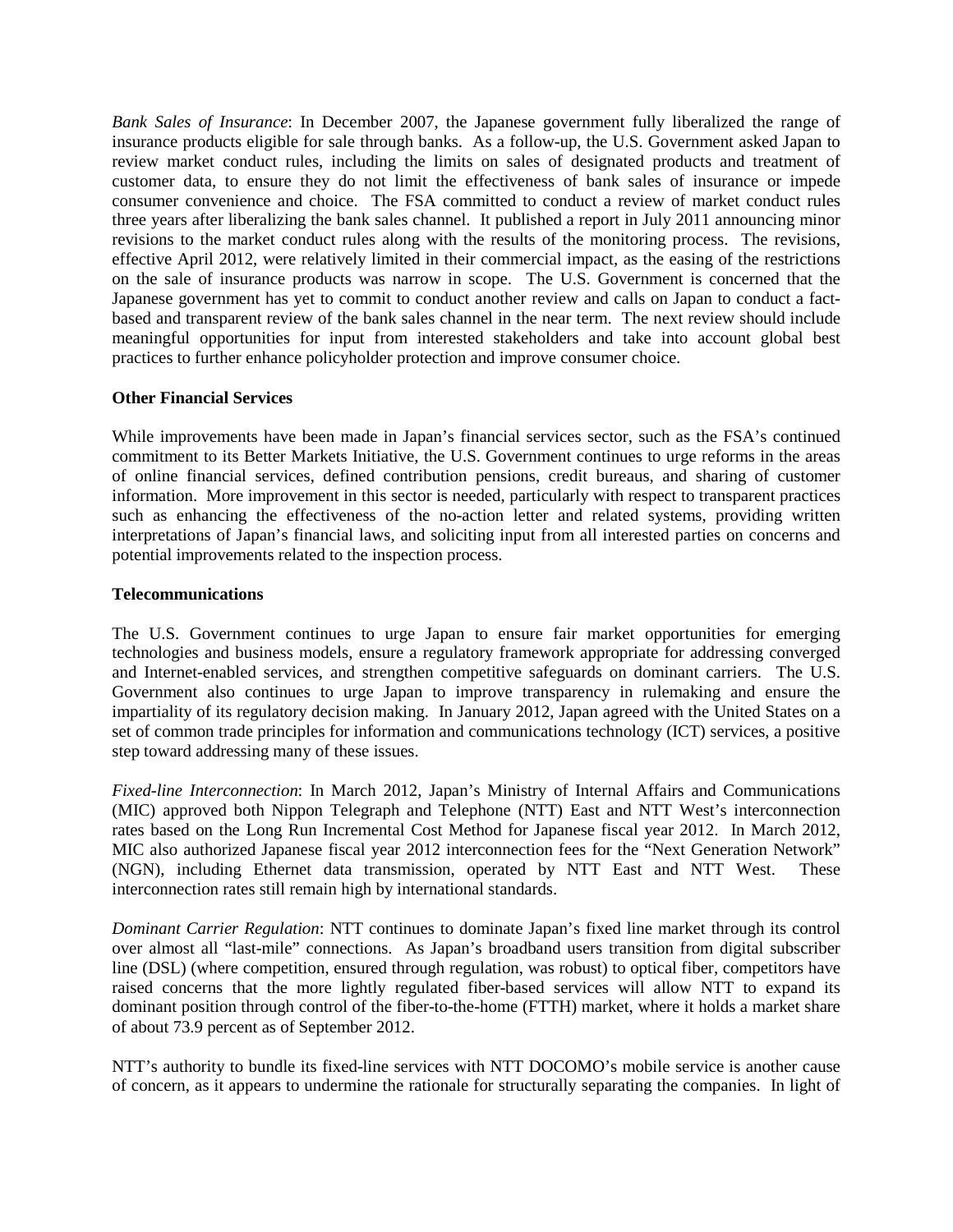Japan's ongoing review of the overall legal structure of NTT, the U.S. Government has urged Japan to remain committed to ensuring competition in the telecommunications market, which affects all players participating in markets for converged services.

*Universal Service Program*: Current cross-subsidization of NTT West by NTT East using interconnection revenue (ostensibly to address NTT West's higher network costs resulting from the higher number of rural subscribers) appears redundant given the existence of the universal service fund. The U.S. Government has urged the abolition of this cross-subsidy. A Ministry of Internal Affairs and Communications (MIC) panel reviewed the universal service system as part of MIC's New Broadband Superhighway plan. Under the present universal service system, NTT East and NTT West are required to maintain subscribers' copper lines. Nonetheless, the panel recognized a need to avoid letting this requirement become an impediment to the development of fiber optic lines. In December 2011, the panel recommended that the universal service system allow fiber optic Internet Protocol telephony, which is equivalent in voice quality, reliability, and other factors to subscribers' existing wireline telephony.

*Mobile Termination*: Like most countries, Japan uses the "Calling Party Pays" system, imposing the entire cost of termination on the calling party (enabling mobile subscribers to benefit from free incoming calls). Mobile interconnection rates still remain high by international standards and particularly compared to fixed-line rates in Japan. However, following new guidelines from MIC on calculating interconnection rates, NTT DOCOMO, the dominant incumbent mobile carrier, announced in February 2010 that it would lower its termination rates by over 10 percent, continuing incremental rate reductions implemented over the past 10 years. In January 2012, NTT DOCOMO announced a decision to cut interconnection fees for calls to other wireless service operators by up to 21.8 percent, retroactive to April 2011. MIC is encouraging all wireless carriers to follow the new guidelines. In contrast to NTT DOCOMO, however, other mobile operators' termination rates remain high, and mediation efforts to reduce these rates have not been successful. With new entrants in the mobile sector, the U.S. Government has continued to monitor developments and to urge MIC to consider the advantages of moving to a "bill-and-keep" system that is more economically efficient and where interconnection payments are not exchanged between carriers.

*New Mobile Wireless Licenses*: Starting in 2005, MIC began opening the market to new mobile providers beyond the three main incumbents by assigning blocks of spectrum to a limited number of new wireless entrants. In September 2010, MIC awarded only one license for mobile multimedia broadcasting services, even though the subject spectrum band was able to support two operators. In March 2012, Softbank was awarded 900MHz frequencies, and in June 2012, NTT DOCOMO, KDDI, and eAccess (a carrier that is now in the process of being acquired by Softbank) were awarded 700MHz spectrum. While Softbank plans to launch its 900MHz networks in 2012, the 700MHz frequencies will not be utilized until 2015. The factors MIC used to determine how to evaluate applications raised questions about whether MIC achieved its stated goal of awarding these licenses based on objective criteria. Given the scarcity of spectrum and high demand for new technologies, the U.S. Government continues to urge MIC to consider alternative mechanisms, including auctions to assign commercial spectrum in a timely, transparent, objective, and nondiscriminatory manner that adheres to principles of technology neutrality, particularly for spectrum that became available as a result of broadcasters' switch to digital television in July 2011. In December 2011, MIC announced its intent to introduce a system by 2015 that allows for auctions as an option to assign commercial spectrum, a positive development that the U.S. Government is monitoring. In March 2012, the Japanese government submitted legislation that would amend the Radio Law to authorize MIC to use auctions to assign spectrum, although the Diet did not act on the legislation. In February 2013, the government, under a new administration, decided it would not submit the legislation to the current session of the Diet.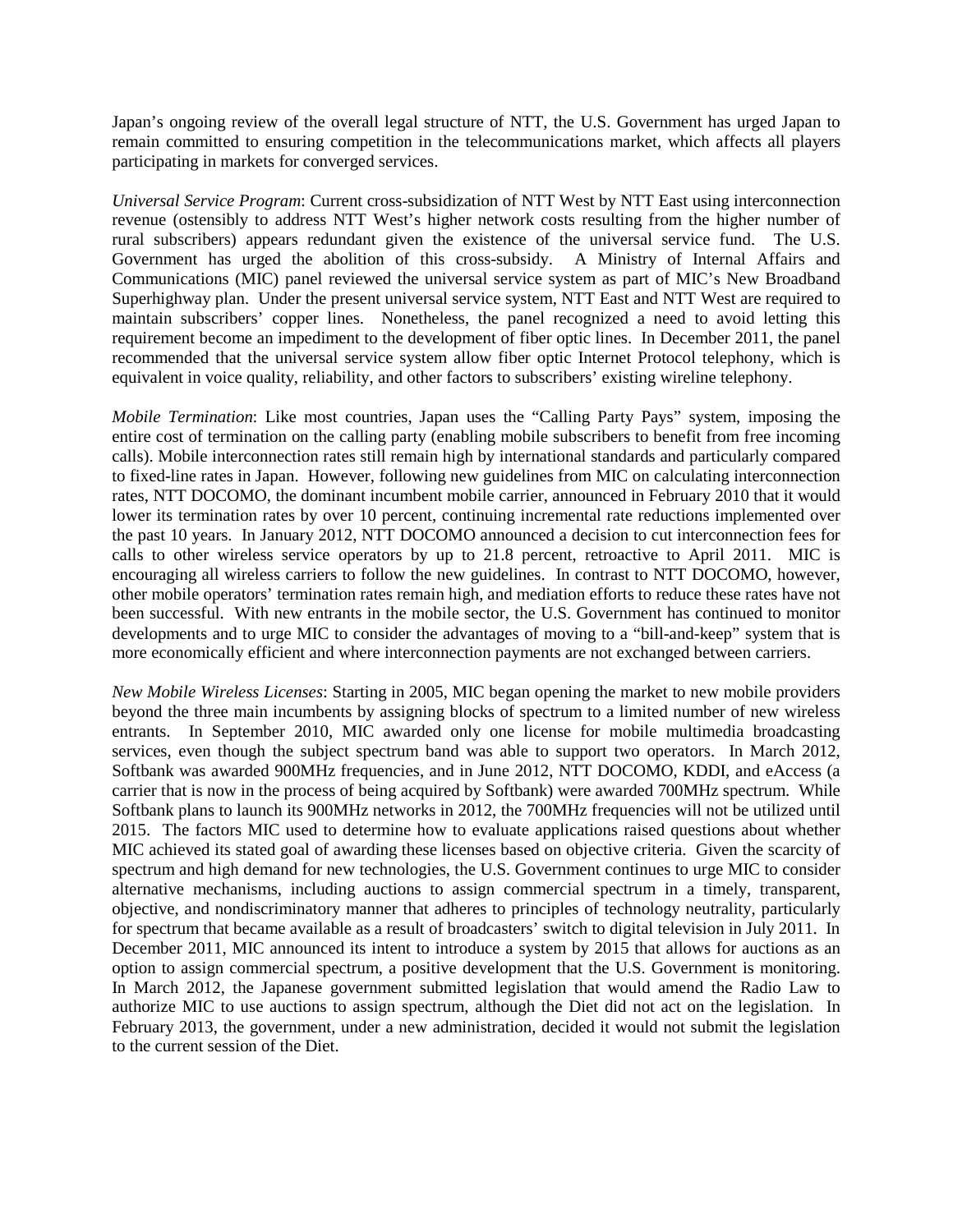#### **Information Technologies**

In January 2012, the Japanese government took a positive step by concluding with the U.S. Government a set of common trade principles for ICT services. These principles cover a range of topics, including regulatory transparency, open access to networks and applications, free flow of information across borders, nondiscriminatory treatment of digital products, and foreign investment in ICT services. However, the U.S. Government continues to urge the Japanese government to address concerns related to cloud computing, health information technology, privacy, and information technology (IT) and electronic commerce policymaking.

*Cloud Computing*: Cloud computing, which depends on trans-border data flows, has the potential to increase efficiency and reduce costs in the public and private sectors. The U.S. Government, therefore, has urged Japan to adopt the principle of nondiscrimination between data services offered inside and outside of Japan. The U.S. Government also has urged the Japanese government to ensure full transparency and consult foreign and domestic industry as rules on data centers and cloud computing are formulated and implemented.

*Health IT*: Government policies that fail to encourage interoperability, technology neutrality, and international harmonization, in addition to providing insufficient reimbursement incentives, inhibit the expansion of Japan's health IT services sector, an important market for U.S. companies. The U.S. Government has urged Japan to improve the quality and efficiency of healthcare by rapidly implementing health IT that is based on international standards, promotes technology neutrality and interoperability, and allows patients greater access to their own health records. In September 2012, U.S. and Japanese government health IT experts met in Tokyo to initiate a dialogue to address health IT issues of mutual interest.

*Privacy*: Separate and inconsistent privacy guidelines among Japanese ministries have created an unnecessarily burdensome regulatory environment with regard to the storage and general treatment of personally identifiable information in Japan. The U.S. Government has urged Japan to introduce greater uniformity in the enforcement of the Privacy Act across the central government through policy standardization and consistent implementation of guidelines. The U.S. Government also has urged the Japanese government to reexamine the provisions and application of the Privacy Act, so as to foster appropriate sharing of data, to ensure full transparency, and to consult widely as privacy guidelines for online advertising are developed.

*IT and Electronic Commerce Policymaking*: Insufficient transparency in Japan's policymaking process for IT and electronic commerce has stifled innovation and competitiveness in Japan and constrained U.S. company access. The U.S. Government has urged Japan to improve its policymaking process by seeking and considering industry input at all stages of policymaking. This will help foster development of programs that promote technology neutrality, facilitate private sector participation in governmentappointed advisory groups, and provide companies with adequate time to offer public comments and adjust to rule changes.

*Consumption Tax on Online Content from Abroad:* In 2012, the Ministry of Finance (MOF) announced that it intends to begin levying a consumption (value-added) tax on music and books distributed online from overseas to consumers in Japan. Such products offered by firms with a physical presence in Japan are already subject to a consumption tax. MOF proposes to introduce a mandatory registration system for foreign firms, modeled on that used in the European Union. On March 1, MOF submitted to the Diet a tax reform bill, but it did not include any provisions to levy the consumption tax on music and books distributed online from overseas, and MOF has indicated it is still considering an effective framework of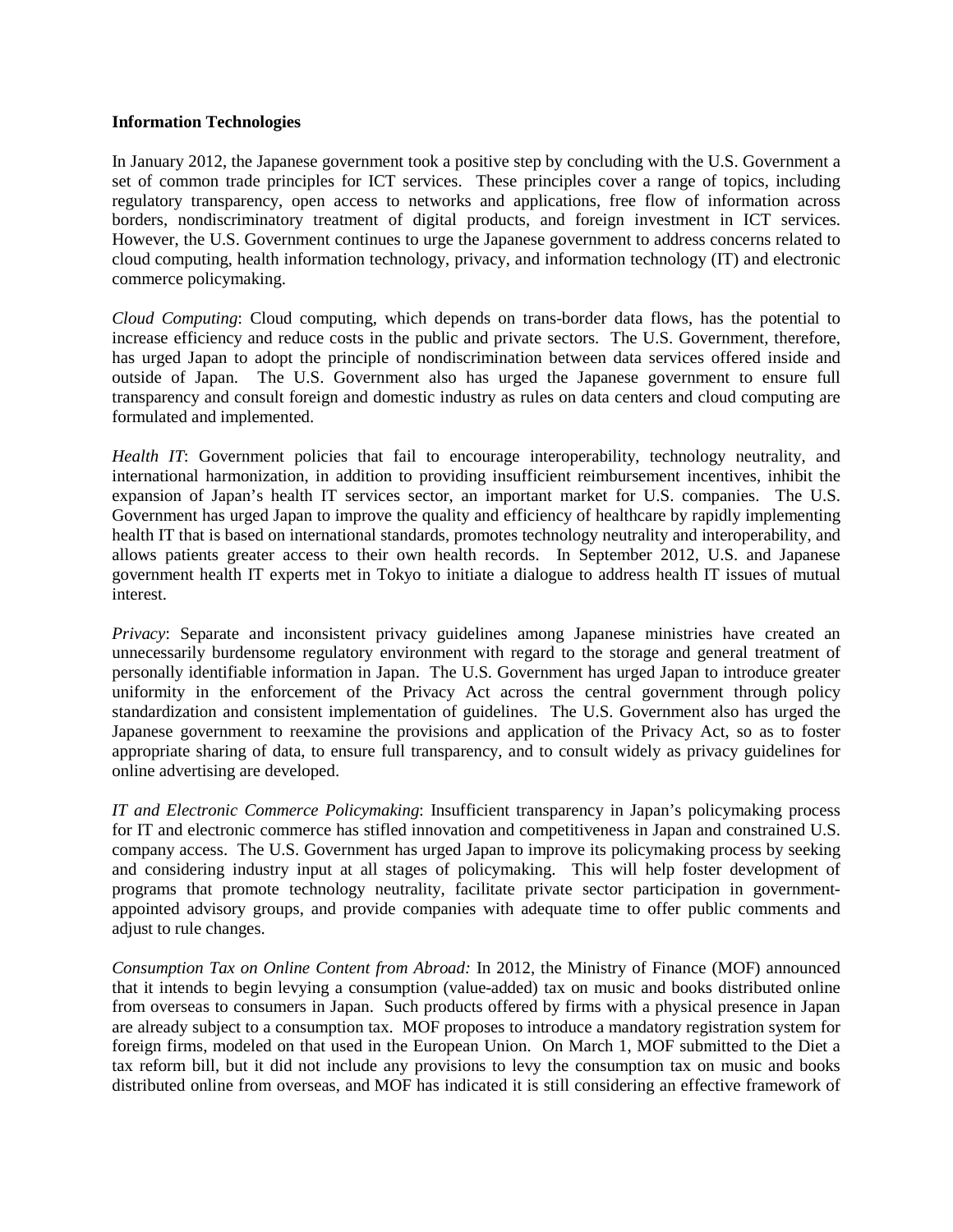imposing the tax on online content from overseas. The U.S. Government is continuing to monitor developments.

## **Legal Services**

Japan imposes restrictions on the ability of foreign lawyers to provide international legal services in Japan in an efficient manner. The U.S. Government continues to urge Japan to further liberalize the legal services market. Legislation was submitted to the Diet in March 2012 that would allow foreign lawyers to form Japanese professional corporations that are permitted to establish branch offices within Japan. It did not pass, however, and it remains unclear whether it will be reintroduced in the Diet. In addition to this legislation, another important step would be to allow foreign lawyers to establish multiple branch offices in Japan, whether or not they have established a professional corporation. The U.S. Government also urges Japan to take other important measures, including ensuring that no legal or Bar Association impediments exist to Japanese lawyers becoming members of international legal partnerships and accelerating the registration process for new foreign legal consultants.

## **Educational Services**

The U.S. Government continues to urge the Japanese government to work with foreign universities to find a nationwide solution that grants tax benefits comparable to Japanese schools and allows them to continue to provide their unique contributions to Japan's educational environment.

# **INTELLECTUAL PROPERTY RIGHTS PROTECTION**

Japan generally provides strong intellectual property rights (IPR) protection and enforcement. However, the U.S. Government continues to urge Japan to improve IPR protection and enforcement in specific areas through bilateral consultations and cooperation, as well as in multilateral and regional fora.

Japan's signing of the Anti-Counterfeiting Trade Agreement (ACTA) in October 2011 and ratification of ACTA in September 2012 were positive steps. The ACTA establishes an international framework that will assist parties in their efforts to effectively combat the infringement of IPR, in particular the proliferation of counterfeiting and piracy, which undermines legitimate trade and the sustainable development of the world economy.

The U.S. Government also has urged Japan to continue to reduce piracy rates, including adopting methods to protect against piracy in the digital environment. Police and prosecutors lack *ex officio* authority to prosecute IPR crimes on their own initiative, without a rights holder's complaint. The U.S. Government has also pressed for improvements to Japan's Internet Service Provider liability law to provide adequate protection for rights holder's works on the Internet.

Japan took steps to revise its Customs Law and Unfair Competition Law in 2011 and its Copyright Law in 2012, which extended protection for technological protection measures among other provisions. However, the U.S. Government recommends that Japan further strengthen its laws to provide effective criminal and civil remedies against the unauthorized circumvention of technological protection measures used by rights holders to protect their works and against the trafficking in tools used to circumvent them.

In other areas, although Japan provides a 70-year term of protection for cinematographic works, it only provides a 50-year term for all other works protected by copyright and related rights. The U.S. Government continues to urge Japan to extend the term of protection for all subject matter of copyright and related rights in line with emerging international trends. Amendments to the Copyright Law came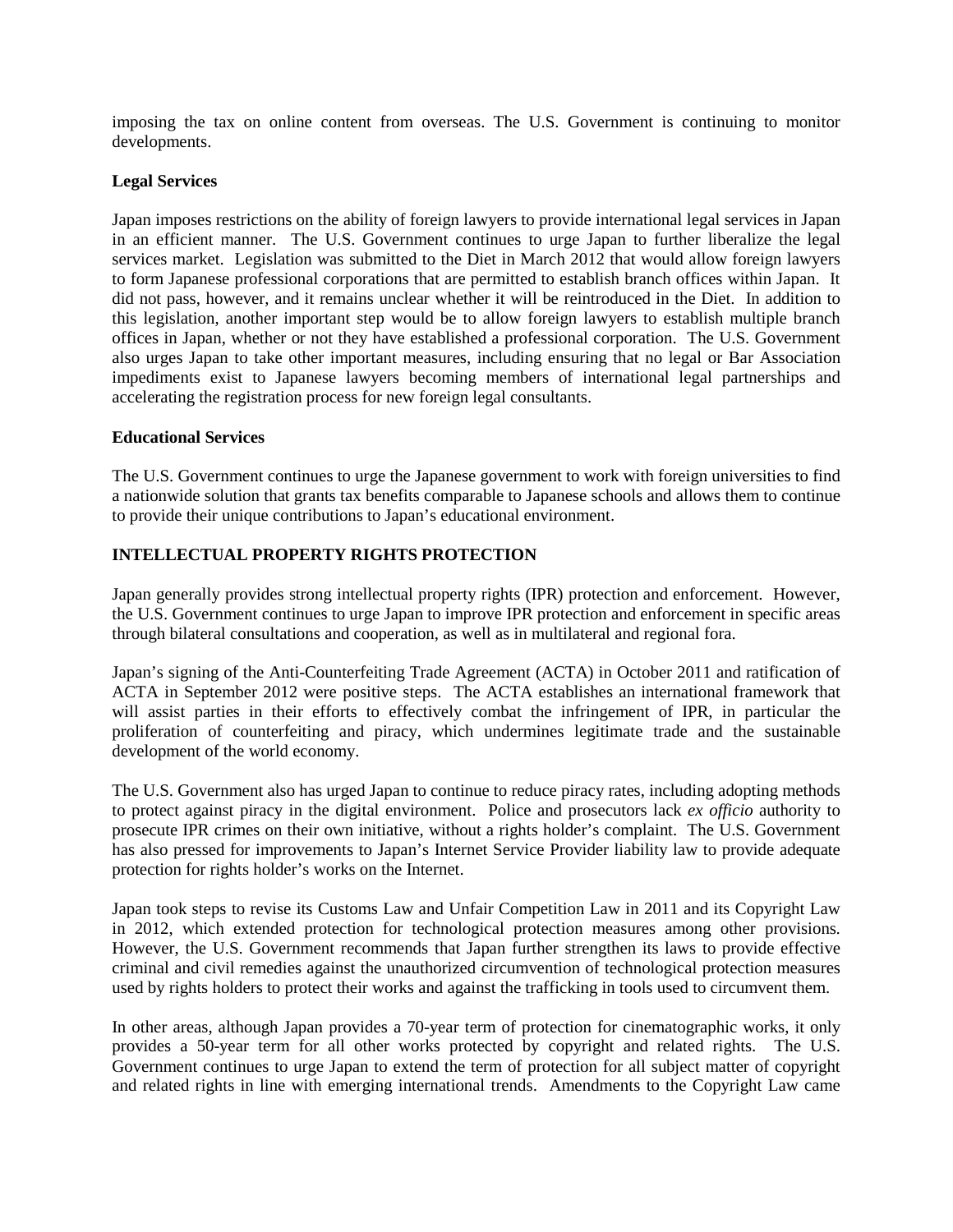into effect in 2010 which, among other things, clarified that the statutory private use exception does not apply in cases where a downloaded musical work or a motion picture is knowingly obtained from an infringing source. Additional amendments in 2012 provided for criminal penalties in such cases. The U.S. Government welcomes these steps, but continues to urge the Japanese government to expand this limitation on the private use exception to cover all works protected by copyright and related rights.

In addition, the U.S. Government continues to monitor developments related to Japan's announcement in October 2011 of plans to introduce a *sui generis* system for the protection of geographical indications (GIs) within five years. The U.S. Government urges Japan to ensure that certain core principles are upheld involving the scope of GI protection and GI registration safeguard procedures, including protecting the prior rights of owners of existing trademarks, safeguarding the use of generic terms, and ensuring objection and cancellation procedures, as it considers changes to its existing system for protecting GIs.

# **GOVERNMENT PROCUREMENT**

Japan is a signatory to the WTO Agreement on Government Procurement (GPA). For procurement of construction services by sub-central entities and government enterprises covered under the GPA, Japan applies a threshold of 15 million SDRs (approximately \$23.98 million), which is three times the threshold applied by the United States.

# **Construction, Architecture, and Engineering**

U.S. companies annually obtain far less than 1 percent of projects awarded in Japan's massive public works market, estimated at \$242 billion in 2012. Two bilateral public works agreements are in effect: the 1988 United States-Japan Major Projects Arrangements (MPA, updated in 1991) and the 1994 United States-Japan Public Works Agreement, which includes the Action Plan on Reform of the Bidding and Contracting Procedures for Public Works (Action Plan). The MPA includes a list of 42 projects in which international participation is encouraged. Under the Action Plan, Japan must use open and competitive procedures for procurements valued at or above the thresholds established in the GPA. The U.S. Government raises public works issues in the Expert-Level Meetings on Public Works under the United States-Japan Trade Forum.

Problematic practices continue to limit the participation of U.S. design/consulting and construction firms in Japan's public works sector, including bid rigging (*dango*), under which companies consult and prearrange a bid winner. (*For more, see "Broadening Measures to Combat Bid Rigging" under the Anticompetitive Practices section*.) The U.S. Government continues to press Japan to take more effective action to address this pervasive problem. The U.S. Government continues to monitor Japan's public works sector.

Specifically, the U.S. Government is paying special attention to certain major projects covered by the public works agreements that are of particular interest to U.S. companies. These include major expressway projects; major public buildings, railroad and railroad station procurements, urban development and redevelopment projects; planned port facilities expansion projects; major Private Finance Initiative (PFI) projects; and the MPA projects still to be undertaken or completed. The U.S. Government is also monitoring developments related to environmental remediation, "green" building, design, and procurement.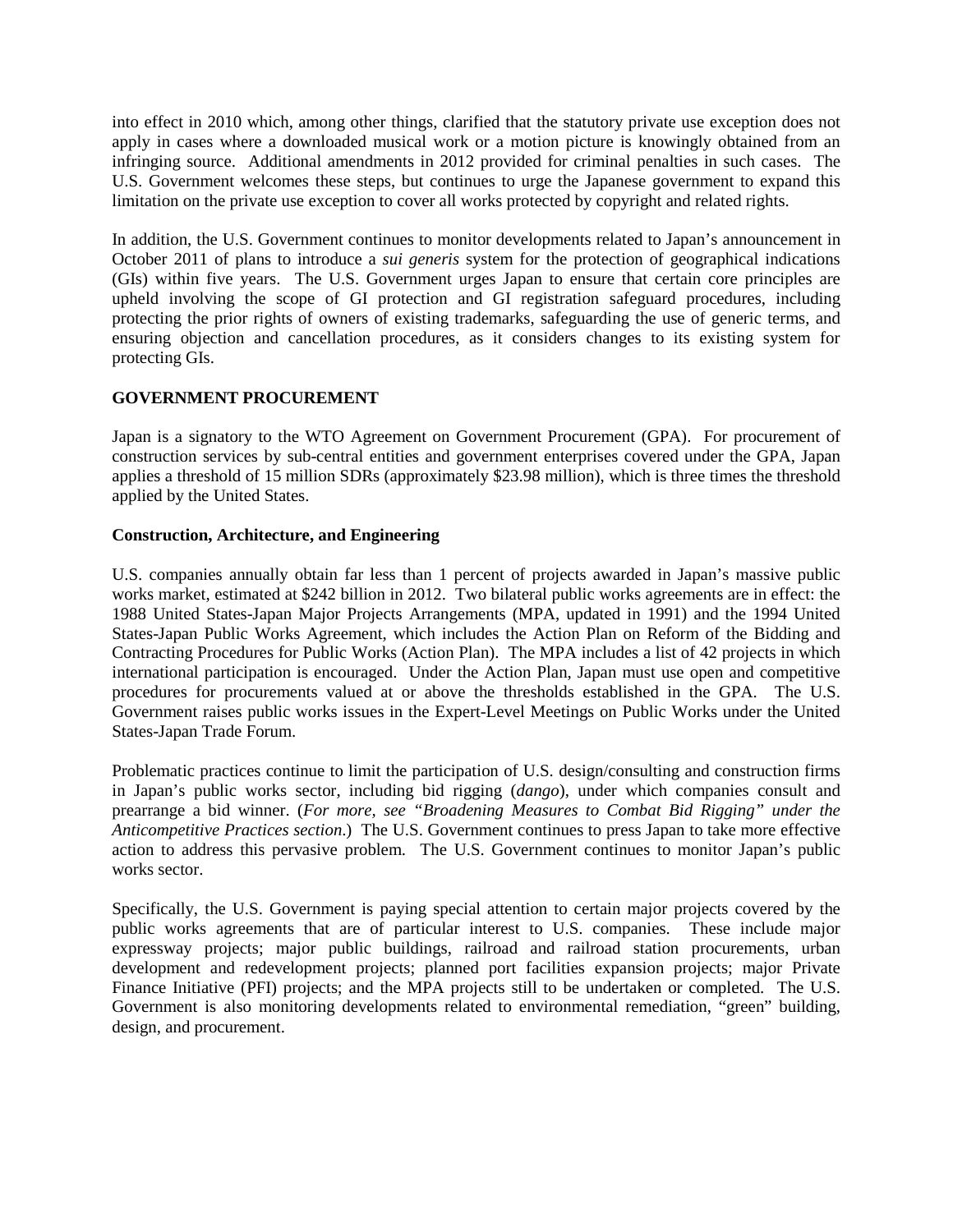#### **Procurement of Information Technology**

Lack of transparency, excessive reliance on sole-source contracting, and restrictions on intellectual property ownership, among other factors, hinder the participation of U.S. companies in Japanese government IT procurement. The U.S. Government therefore has urged Japan to introduce greater competition, transparency, and fairness in government procurement of IT through steps such as implementation of national government-wide policies that reflect international technology trends and standards and that follow principles of technology neutrality and interoperability. In August 2012, Japan appointed its first central government Chief Information Officer. The U.S. Government encourages Japan to use the new CIO's position to reform government procurement of IT in the ways described above. In addition, the U.S. Government is urging that Japanese government procurement of cloud computing services be neutral with respect to the technology used by cloud service providers.

# **INVESTMENT BARRIERS**

Despite being the world's third largest economy, Japan continues to have the lowest inward foreign direct investment (FDI) as a proportion of total output of any major OECD country. According to OECD statistics, FDI stock at the end of 2010 was only 3.7 percent of Gross Domestic Product (GDP) in Japan, compared to 28.8 percent on average for all OECD members. Inward foreign merger and acquisition (M&A) activity, which accounts for up to 80 percent of FDI in other OECD countries, also lags in Japan.

While the Japanese government has previously recognized the importance of FDI to revitalizing the country's economy, its performance in implementing domestic regulatory reforms to encourage a sustained increase in FDI has been uneven. In June 2012, an inter-ministerial conference established a target of doubling Japan's FDI stock (2011 baseline) by 2020, and this target was incorporated into a national growth strategy endorsed by the Cabinet in July 2012, although it is unclear whether Japan's current government will adopt and continue to promote this target.

While progress toward this new target will be measured in part by the numbers of transactions and monetary values of mergers and acquisitions (M&A), the Japanese government has done little to explicitly encourage inward investment through M&A as a policy priority. Even before the financial crisis of 2008 and 2009, questions existed regarding the adequacy of measures taken to promote a level of cross-border M&A necessary to achieve the government's target. After peaking at 309 in 2007, numbers of annual M&A transactions declined to 145 in 2011. A variety of factors make cross-border M&A difficult in Japan, including attitudes toward outside investors, inadequate corporate governance mechanisms that protect entrenched management over the interest of shareholders, cross-shareholdings, aspects of Japan's commercial law regime (*see section titled "Commercial Law"*), and a relative lack of financial transparency and disclosure.

# **ANTICOMPETITIVE PRACTICES**

Japan has taken significant positive steps in recent years to bolster its competition regime, including increasing fines and penalties, extending the statute of limitations, and strengthening aspects of the Japan Fair Trade Commission's (JFTC) enforcement mechanisms and tools. At the same time, concern persists that the present system for enforcing the Antimonopoly Act (AMA) may not afford sufficient due process protections. Additional measures to combat anticompetitive behavior and provide for basic due process protections would improve the business environment and ensure that enforcement procedures are fair and transparent.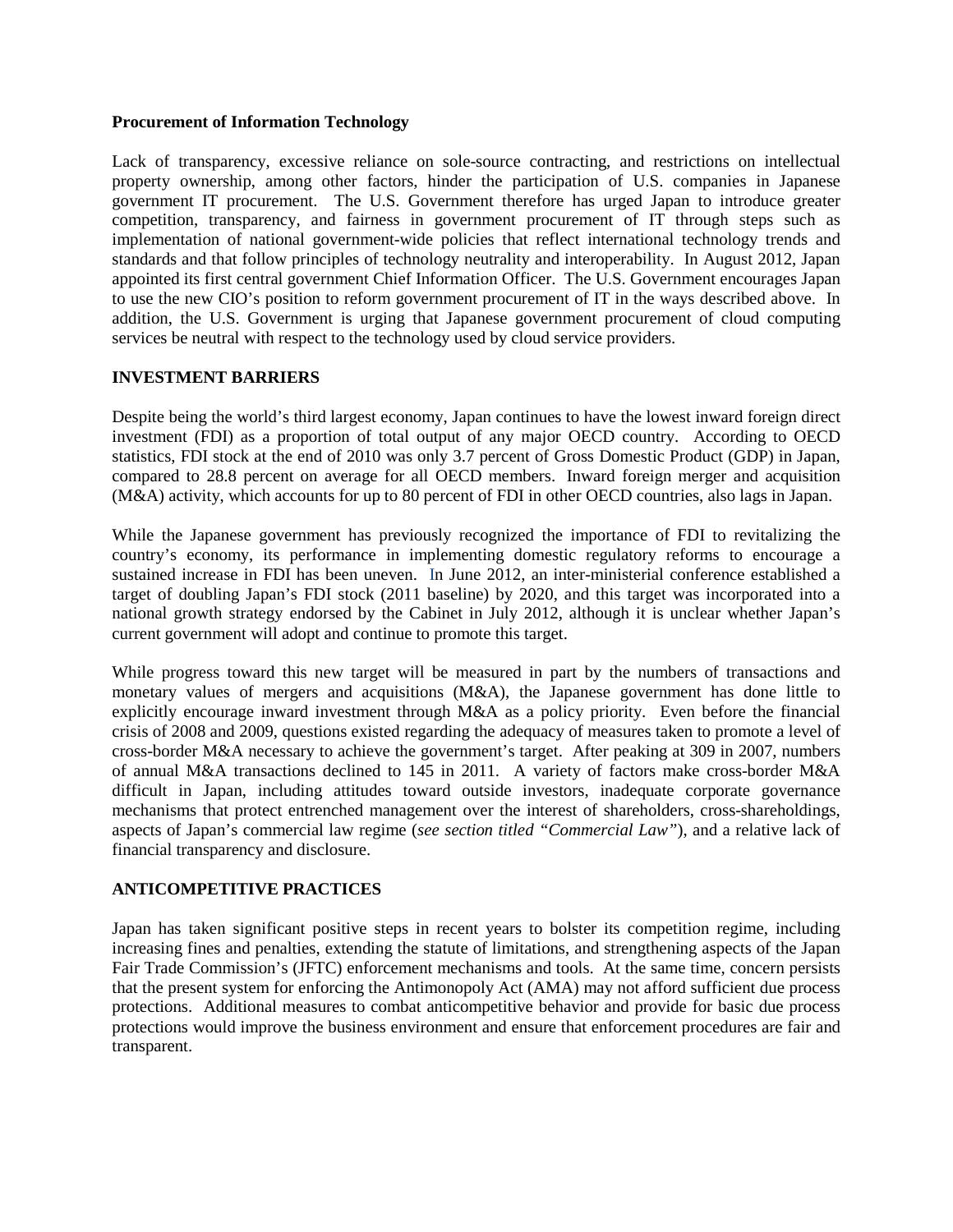#### **Improving Anti-Monopoly Compliance and Deterrence**

The AMA provides for both administrative and criminal sanctions against cartels. Criminal prosecutions, which should have the strongest deterrent effect against anticompetitive behavior, have been few, and penalties against convicted company officials have been weak. The U.S. Government has continually urged Japan to take steps to maximize the effectiveness of enforcement against serious violations of the AMA. The Japanese government has taken certain steps to address these concerns, particularly through AMA amendments enacted in June 2009, most of which came into effect in January 2010. These amendments increased administrative penalty (surcharge) rates for enterprises that played a leading role in cartel activities by 50 percent, extended the statute of limitations to five years, increased maximum prison sentences for criminal cartel and bid-rigging violations to five years, and improved the leniency program to encourage reporting of unlawful cartels. The 2009 AMA amendments also provide for mandatory surcharges on enterprises that engage in exclusionary private monopolization, abuse of superior bargaining position, and repeat violations of certain "unfair trade practices." The JFTC issued guidelines on exclusionary private monopolization in October 2009 after considering public comments. The JFTC's ability to enforce the AMA effectively continues to be hindered by an insufficient number of employees with post-graduate economics training, a factor that undermines the JFTC's ability to engage in the economic analysis necessary to properly evaluate non-cartel behavior. The U.S. Government continues to urge the JFTC to improve its economic analysis capabilities.

## **Improving Fairness and Transparency of JFTC Procedures**

Japan introduced a system in January 2006 that empowered the JFTC to make determinations of AMA violations without a prior formal administrative hearing. Respondents are only afforded the right to seek administrative review of the JFTC decision after the decision is put into place. Although the JFTC allows companies subject to a proposed cease-and-desist or surcharge payment order to review the evidence relied upon by JFTC staff and to submit evidence and make arguments in their defense prior to issuance of a final order, questions have arisen as to whether the current system provides sufficient due process protections. In December 2009, the Japanese government announced its intention to eliminate the *ex post* hearing system and to allow appeals of JFTC orders to go directly to the Tokyo District Court. Although legislation for those purposes was submitted to the Diet, it has not yet been enacted. The U.S. Government continues to raise concerns about procedural fairness questions related to the JFTC's investigative, pre-decisional, and appeals processes.

## **Broadening Measures to Combat Bid Rigging**

Japanese officials have implemented a series of measures to address the problem of bid rigging. In recent years, the Ministry of Land, Infrastructure, Transport, and Tourism (MLIT) strengthened administrative sanctions against companies found by JFTC to have engaged in unlawful public bid rigging. Administrative leniency programs have also been introduced to encourage companies and individuals to report illegal acts. As of April 2009, MLIT and 13 other central government entities are administering an administrative leniency program to complement the JFTC leniency program, which is designed to help encourage individuals and companies to report anticompetitive acts. In addition, Japan has put in place a series of measures aimed at ensuring a competitive bidding process for project contracts tendered at the central and local government levels. The U.S. Government continues to raise concerns that further measures are needed to prevent conflicts of interest in government procurement, improve efforts to eliminate involvement in bid rigging by government officials, and expand administrative leniency programs.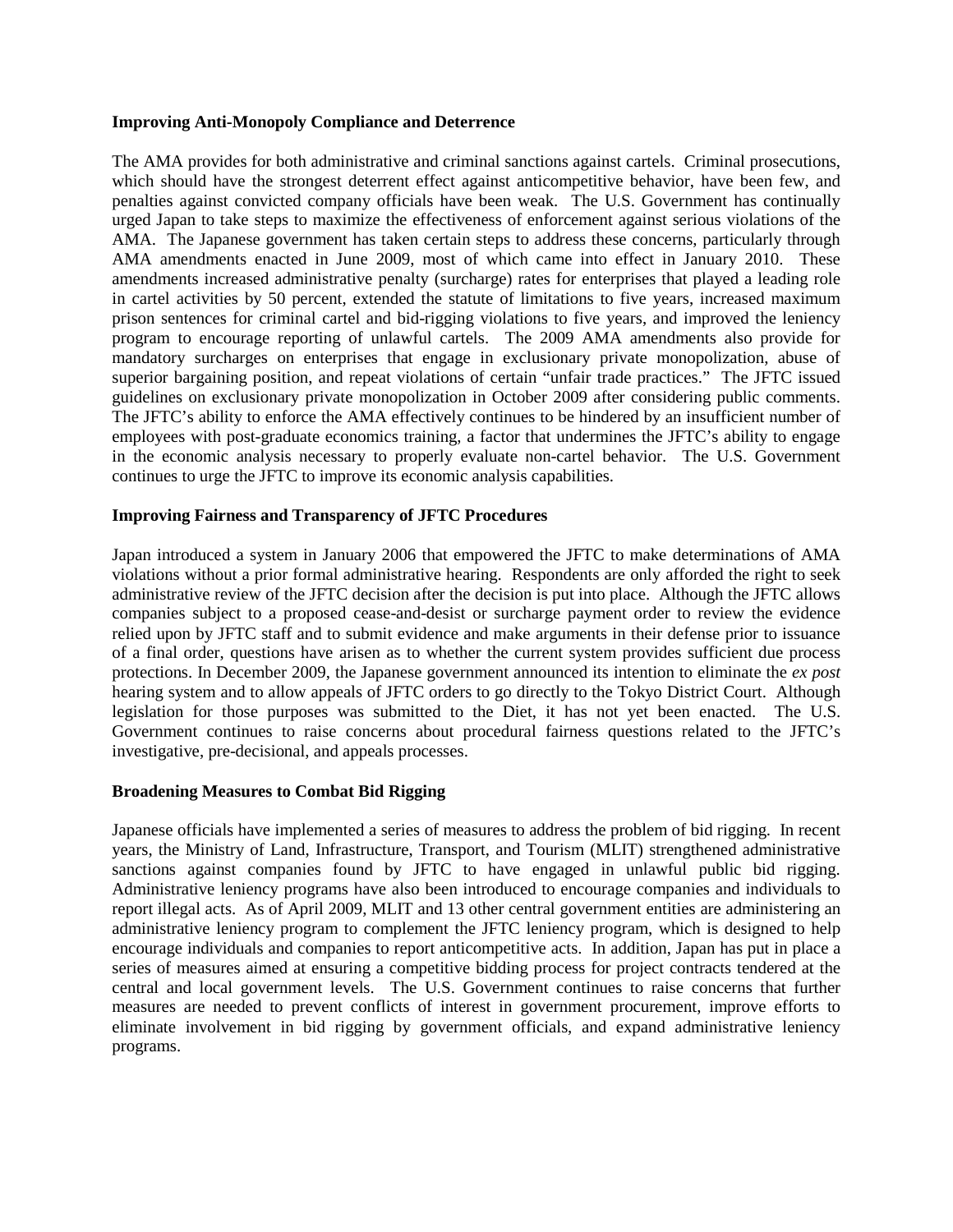## **OTHER SECTORAL AND CROSS-SECTORAL BARRIERS**

## **Transparency**

Transparency issues remain a top concern of U.S. companies operating in Japan's market. The U.S. Government has strongly urged Japan to adopt new measures to achieve a higher degree of transparency in governmental regulatory and policymaking processes.

*Advisory Groups*: Although advisory councils and other government-commissioned study groups are accorded a significant role in the development of regulations and policies in Japan, the process of forming these groups can be opaque and nonmembers are too often not uniformly offered meaningful opportunities to provide input into these groups' deliberations. The U.S. Government continues to urge Japan to ensure the transparency of advisory councils and other groups convened by the government by adopting new requirements to ensure that ample and meaningful opportunities are provided for all interested parties, as appropriate, to participate in, and directly provide input to, these councils and groups.

*Public Comment Procedure* (*PCP*): Many U.S. companies remain concerned by inadequate implementation of the PCP by Japanese ministries and agencies. Examples include cases where comment periods appear unnecessarily short, as well as cases suggesting comments are not adequately considered given the brief time between the end of the comment period and the issuance of a final rule or policy. The U.S. Government has stressed the need for Japan to ensure that its existing PCP is being fully implemented and to make additional revisions to further improve the system, such as doubling the public comment period for rulemaking to 60 days.

*Transparency in Regulation and Regulatory Enforcement*: To ensure the private sector has sufficient information about regulations and official interpretations of those regulations that require compliance, the U.S. Government is urging Japan specifically to require its ministries and agencies to make public their regulations and any statements of policy of generally applicable interpretation of those regulations.

## **Commercial Law**

A 2006 reform of Japan's commercial law permitted the use of certain modern merger techniques, including domestic and cross-border (forward) triangular mergers (*i.e.*, mergers structured so that a Japanese company is acquired by a Japanese subsidiary of a foreign parent company, with the shareholders of the target company receiving shares in the foreign parent company as compensation). These provisions did not prove as effective as had been hoped in facilitating foreign investment into Japan, which has been constrained by conditions for using tax-advantaged merger tools for inward-bound investment to Japan, by securities law and capital market issues inherent in cross-border stock-for-stock transactions, and by corporate governance systems that do not adequately reflect the interests of shareholders, among other possible issues.

The U.S. Government continues to urge Japan to identify and eliminate impediments to cross-border mergers and acquisitions, including the availability of reasonable and clear incentives for many such transactions, and to take measures to ensure that shareholder interests are adequately protected when Japanese companies adopt anti-takeover measures or engage in cross-shareholding arrangements. The U.S. Government has also continued to urge Japan to improve further its commercial law and corporate governance systems in order to promote efficient business practices and management accountability to shareholders in accordance with international best practices. These changes could include facilitating and encouraging active and appropriate proxy voting, setting minimum requirements for and ensuring the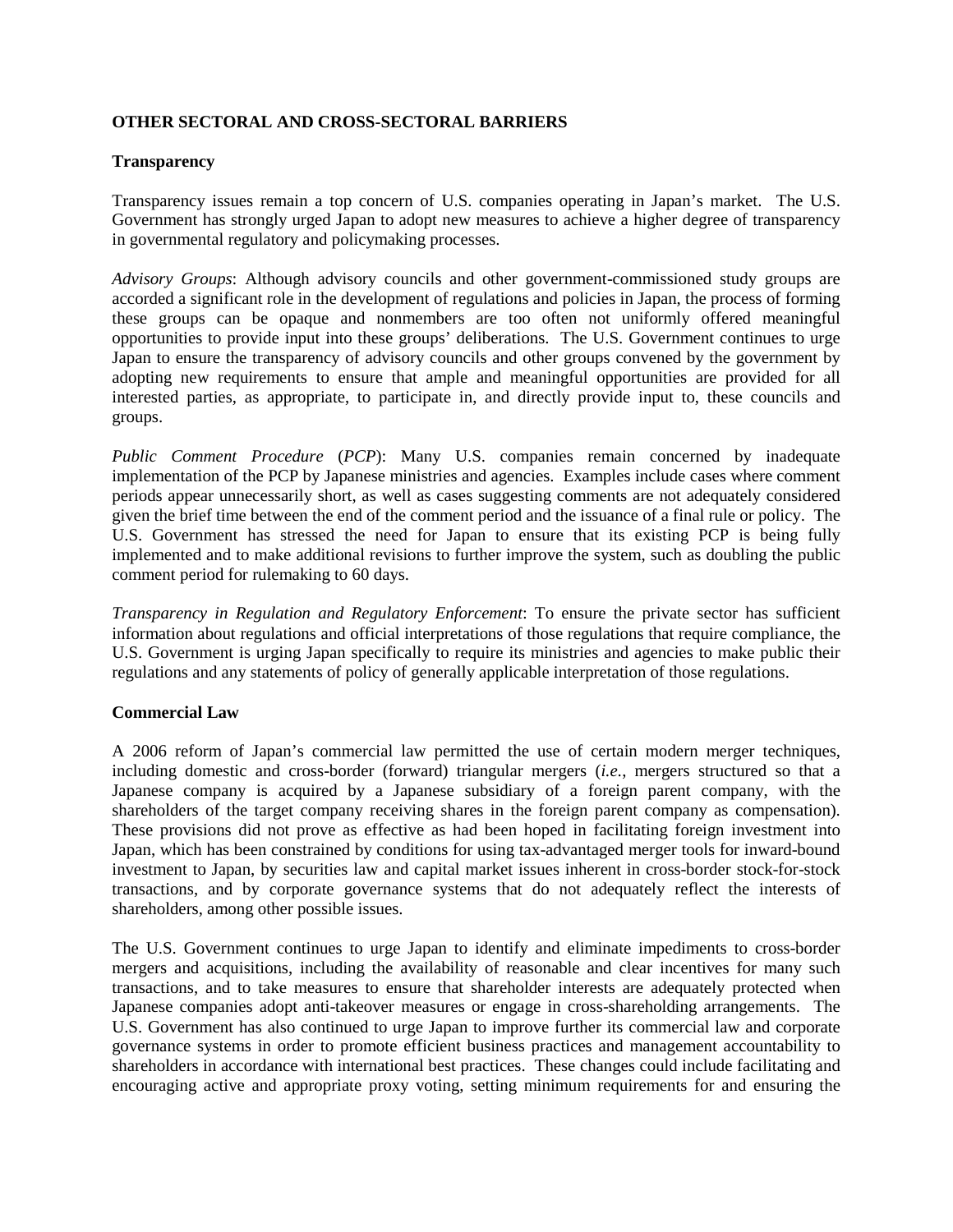independence of outside directors, augmenting the role of outside directors on corporate boards, strengthening protection of minority shareholders by clarifying fiduciary duties of directors and controlling shareholders, and encouraging the stock exchanges to adopt listing rules and guidelines that will improve the corporate governance of listed companies and ensure that minority shareholders' interests are protected.

In November 2012, the Tokyo Stock Exchange took the positive step of publishing its first handbook for company directors on corporate governance. In addition, based on 2012 Legislative Council recommendations, the Japanese government is considering measures that, if realized, could represent some progress, including possible steps such as the establishment of a system for companies to create an audit and supervisory committee, the tightening of the requirements governing outside directors, and the establishment of the multiple derivative action system. If achieved, however, further progress would still be needed to bring Japan into line with international best practices. One important step would be the introduction of a requirement that companies appoint at least one outside director.

## **Automotive**

A variety of nontariff barriers have traditionally impeded access to Japan's automotive market. Overall sales of U.S. made vehicles and automotive parts in Japan remain low, which is a serious concern.

The U.S. Government has expressed concern with the overall lack of access to Japan's automotive market for U.S. automotive companies. Barriers include, but are not limited to, issues relating to standards and certification, the lack of sufficient opportunities for stakeholder input in the development of standards and regulations, barriers that hinder the development of distribution and service networks, and the lack of equivalent opportunities for U.S. models imported under the preferential handling procedure (PHP) certification program to benefit from temporary fiscal incentive programs. The U.S. Government urges Japan to address the full range of barriers in Japan's automotive market.

#### **Medical Devices and Pharmaceuticals**

Japan continues to be one of the most important markets for U.S. medical device and pharmaceutical exports. According to the latest official figures from the Ministry of Health, Labour and Welfare's (MHLW's) Annual Pharmaceutical Production Statistics, the Japanese market for medical devices and materials in 2011 was just over \$29.9 billion (up 3 percent from 2010 in yen terms). Japan's total imports of U.S. medical devices exceeded \$6.4 billion in 2011. According to the American Medical Devices and Diagnostics Manufacturers' Association (AMDD), during the last 7-year period, 58 percent of "new medical devices" approved in Japan were from its member companies. The pharmaceuticals market in Japan was valued at \$117.7 billion in 2011 (up 2 percent from 2010 in yen terms). Japan's total imports of U.S. pharmaceuticals totaled \$6.5 billion in 2011.

Innovative U.S. medical devices frequently have been introduced elsewhere in the world years before they are available in Japan (device lag) or are not introduced at all into Japan (device gap). The Japanese government has recognized that the device lag and device gap prevent timely patient access to innovative and life-saving products and has been steadily improving review times and processes in accordance with the Five-Year Action Program for Speedy Review of Medical Devices implemented in December 2008. In addition, the medical review process could be further improved through revision of the Pharmaceutical Affairs Law (PAL). The proposed bill for amendment of the PAL includes the creation of a system that considers the characteristics of medical devices separately from pharmaceuticals. The U.S. Government continues to urge Japan to meet the Action Program goals and take additional steps as the Japanese government moves forward with possible changes to the PAL. Japan's reimbursement policies for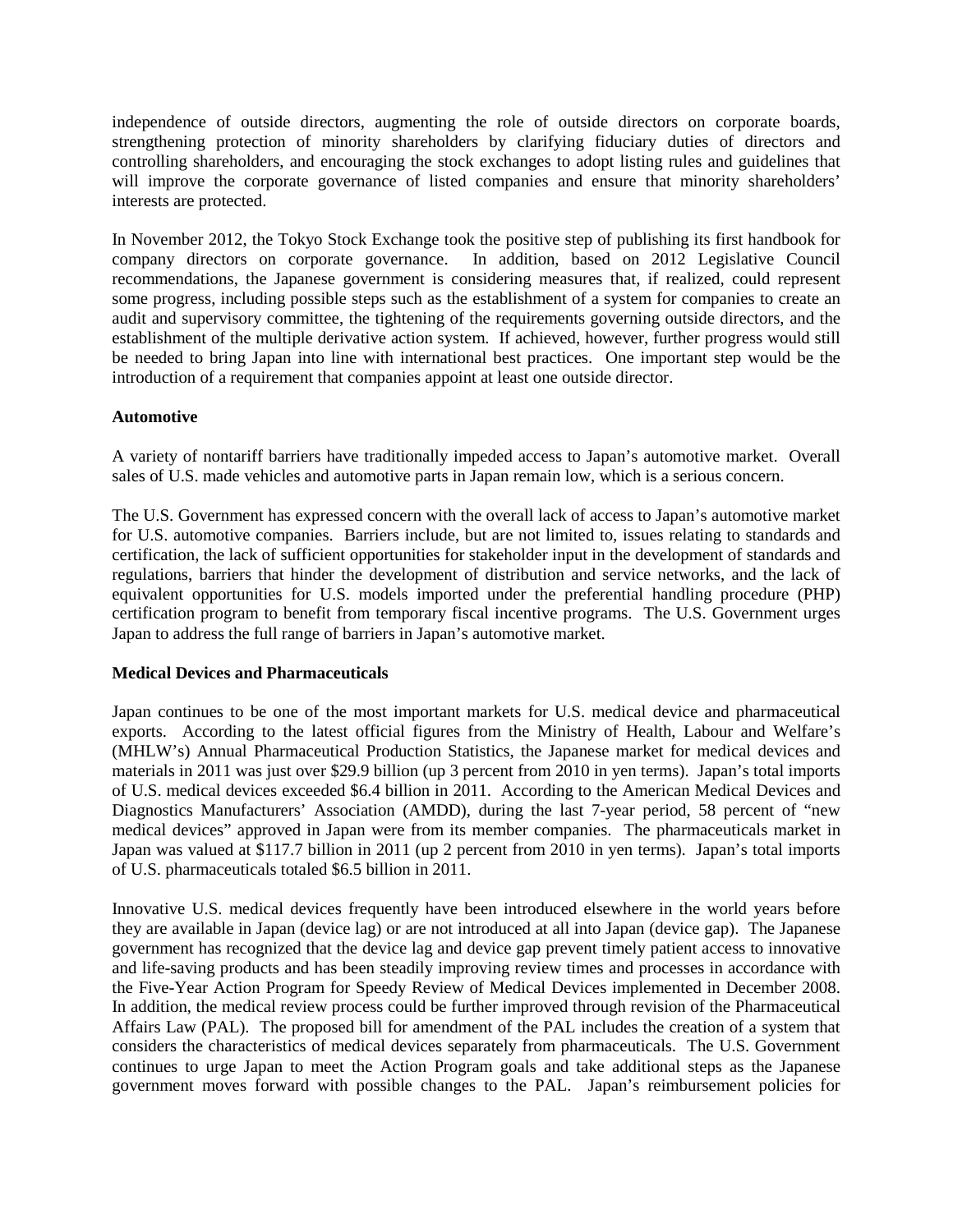medical devices also hinder the introduction of innovative medical technology to the market. Of specific concern has been Japan's application of and changes to the "Foreign Average Price" rule. The U.S. Government continues to urge Japan to implement predictable and stable reimbursement policies that reward innovation and provide incentives for companies to invest in the research and development of advanced healthcare products.

With regard to pharmaceuticals, the U.S. Government welcomes Japan's implementation in 2010 (on a trial basis) of a new premium system for the most innovative, research-intensive pharmaceuticals that minimizes downward price revisions on new drugs for which there are no corresponding generics. The new premium system has considerably improved the development of new drugs and unapproved indications in Japan. In the biennial price revision of April 1, 2012, the Japanese government decided to continue the new premium system trial for an additional two years starting from that date. Making this new system permanent would help increase the predictability and attractiveness of the Japanese market, reduce the drug lag, and promote long-term investment in Japanese life sciences discovery. The U.S. Government continues to urge the Japanese government to make the new premium system permanent and to refrain from implementing other aspects of its reimbursement policies that hinder the development and introduction of innovative pharmaceuticals, such as Japan's approach to re-pricing based on market expansion.

Although the level of transparency in Japan's drug and medical device reimbursement decision making processes has improved in recent years, including potential additional systemic changes, the U.S. Government continues to urge Japan to build further on recent improvements to foster a more open and predictable market.

## **Nutritional Supplements**

Japan has taken steps to streamline import procedures and to open its 1,150 billion yen (approximately \$14.4 billion) nutritional supplements market, although many significant market access barriers remain. Burdensome restrictions on health claims are a major concern. Only those products approved as Foods for Specified Health Uses (FOSHU) or Foods with Nutrient Function Claims (FNFC) are allowed to have health or structure/function claims. Producers of most nutritional supplements, however, are unable to obtain FOSHU or FNFC approval due to FOSHU's costly and time-consuming approval process and due to the limited range of vitamins and minerals that qualify for FNFC. These processes apply to both imported and domestic products. Other concerns include long lead times for food additive applications; inability to use food ingredients and food additives, including organic solvents for processing ingredients to be used in nutritional supplements; high import duties for nutritional supplements compared to duties on pharmaceuticals containing the same ingredient(s); lack of transparency in new ingredient classifications; and lack of transparency in the development of health food regulations. The U.S. Government continues to discuss these issues with the Japanese government.

## **Cosmetics and Quasi-Drugs**

Japan is the world's second largest market for cosmetics and quasi-drugs after the United States. In 2011, U.S. exports of cosmetics and personal care products to Japan were estimated at \$373 million, second only to France. Despite this market presence by U.S. products, regulatory barriers continue to limit timely consumer access to safe and innovative products, generating unnecessary costs. Unlike the overthe-counter drug monograph system in the United States, Japan requires premarket approval for certain products, such as a category called "medicated cosmetics" that are classified as quasi-drugs under the Pharmaceutical Affairs Law. The approval process of the quasi-drugs includes requirements that are burdensome, lack transparency, and do not appear to enhance product safety, quality, or efficacy. In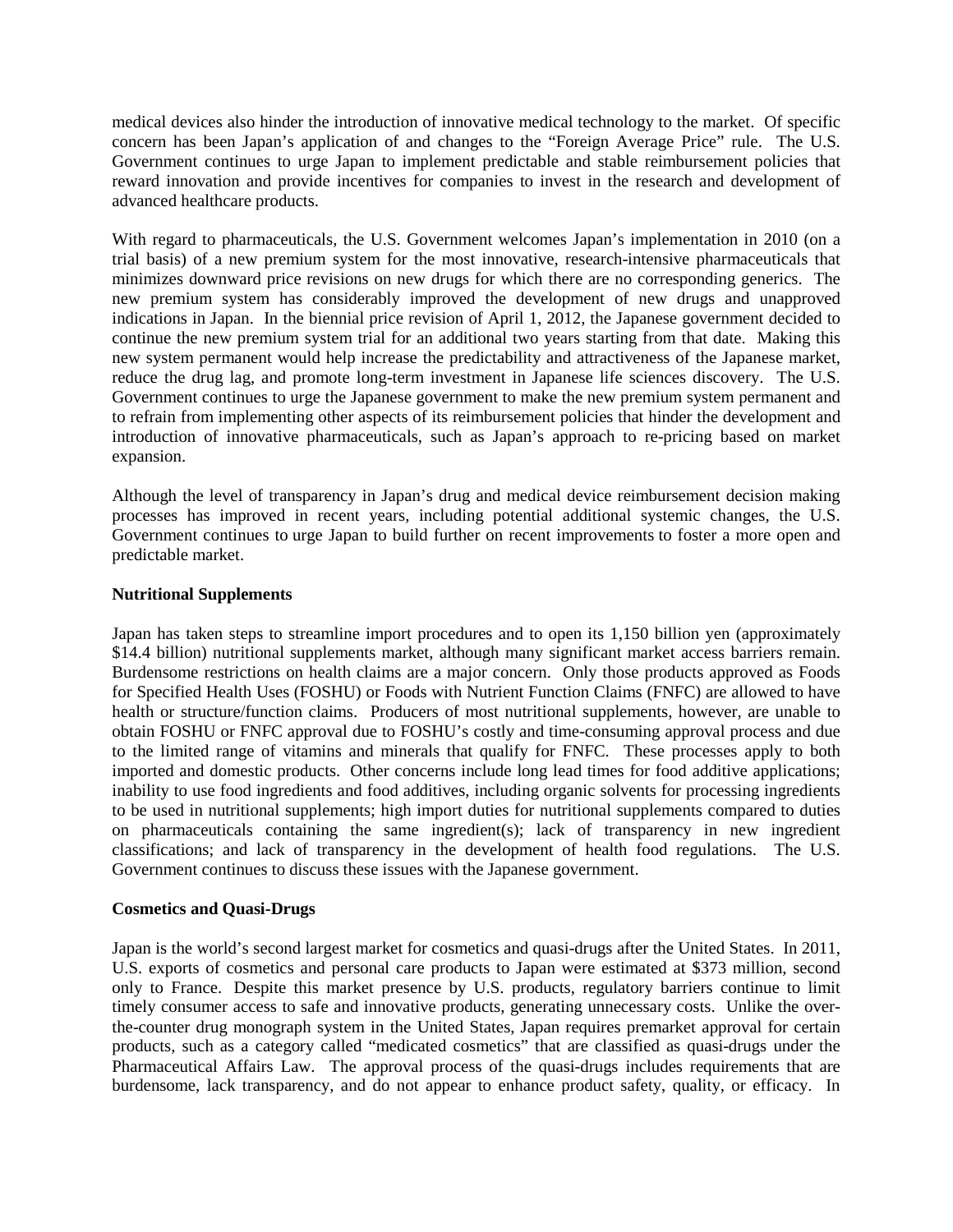addition, restrictions on advertising claims for cosmetics and quasi-drugs prevent companies from informing customers of product benefits so that consumers can make an informed choice. Enhanced communication between both the U.S. and Japanese Governments and industries has led to some improvements in the Japanese regulatory system. For example, in the summer of 2011, the Japanese government agreed to allow a new advertising claim for "the appearance of reduced fine lines" for cosmetics. The U.S. Government continues to urge Japan to address pending issues of concern.

## **Proprietary Ingredient Disclosure Requirement for Food and Dietary Supplements**

As part of its product classification process for new-to-market food and dietary supplement products, Japan mandates that all ingredients and food additives be listed by name along with content percentages, and include a description of the manufacturing process. In addition to being burdensome, this process risks the release of proprietary information to competitors.

## **Aerospace**

Japan is among the largest foreign markets for U.S. civil aerospace products. The civil aerospace market in Japan is generally open to foreign firms, and some Japanese firms have entered into long-term relationships with U.S. aerospace firms. The U.S. Government continues to monitor Japan's development of indigenous aircraft.

Military procurement by the Ministry of Defense (MOD) accounts for approximately half of the domestic production of aircraft and aircraft parts and continues to offer the largest source of demand in the aircraft industry. Although U.S. firms have frequently won contracts to supply defense equipment to Japan, many contracts for defense equipment are not open to foreign bids. MOD's general preference is that defense products and systems be developed and produced in Japan, and it will often opt for local development and/or production, even when a foreign option exists that could fulfill the requirements more efficiently, at a lower cost, and with better inoperability with Japan's allies.

Although Japan has considered its main space launch vehicle programs as indigenous for many years, U.S. firms continue to participate actively in those space systems. Japan is also developing a global positioning system navigation satellite constellation known as the "quasi-zenith" system. At the conclusion of the United States-Japan Consultative Committee meeting on June 21, 2011, the Governments of the United States and Japan released a joint statement in which the two nations recognized recent progress to deepen our bilateral space security partnership through the United States-Japan Space Security Dialogue, and possible future cooperation in areas such as space situational awareness, a satellite navigation system, space-based maritime domain awareness, and the utilization of dual use sensors. In line with this statement, the U.S. Government is working to ensure U.S. companies have full opportunities to participate in Japan's satellite market.

#### **Business Aviation**

Japan has been taking steps to bolster business aviation operations through the liberalization of regulations and investment in infrastructure, most notably at Tokyo's Narita airport. The U.S. Government will continue to work with the Japan Civil Aviation Bureau (JCAB) to promote greater liberalization in the business aviation sector, including through APEC's Transportation Working Group, which aims to forge consensus among APEC economies on best practices in the economic treatment of international business aviation operations.